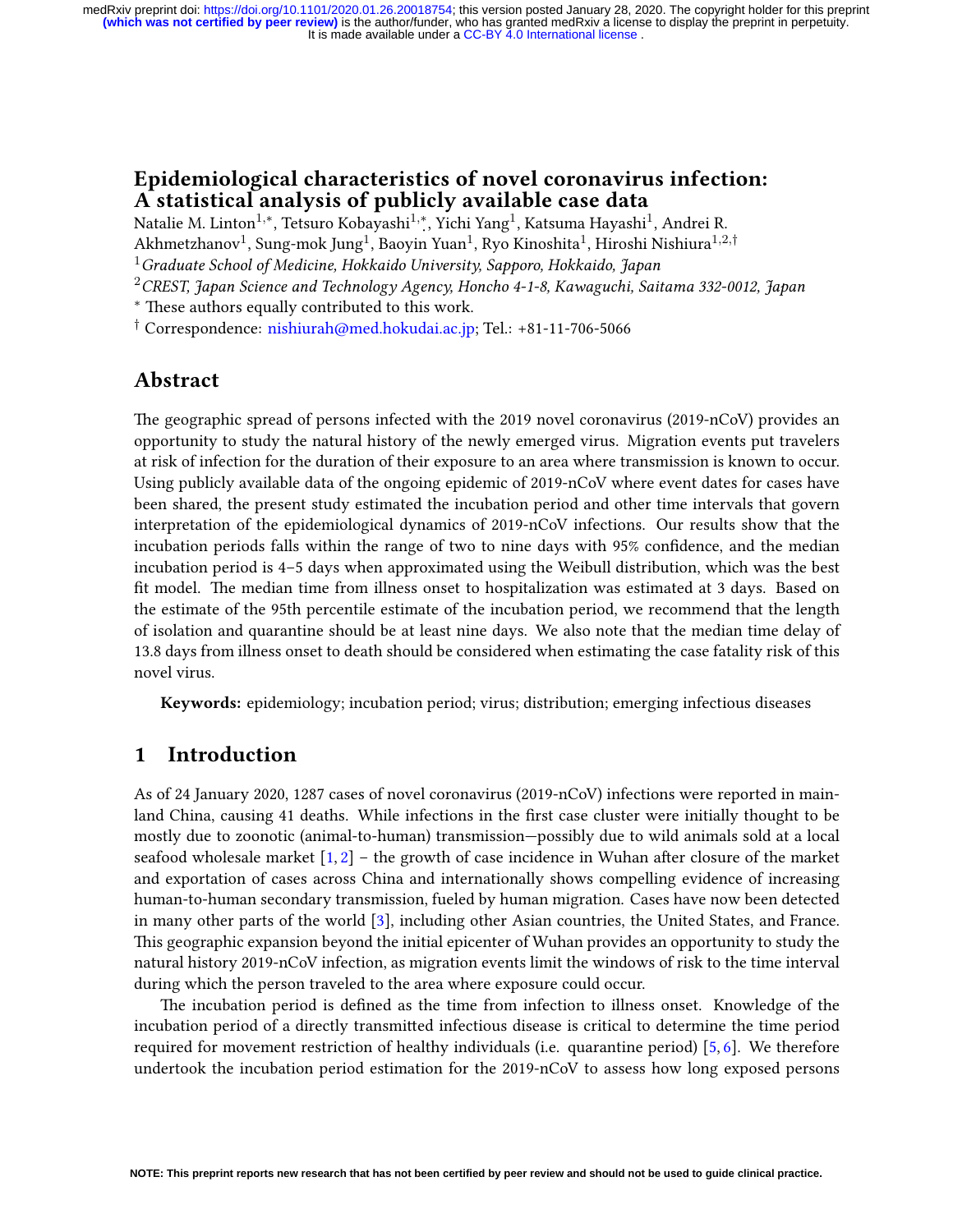must be monitored. The distribution of the incubation period may also aid in understanding the relative infectiousness of 2019-nCoV over the course of infection.

Another important epidemiologic issue in infectious disease is the inherent time delays governing each event of infection, e.g. hospitalization and death, which inform the temporal dynamics of epidemics. That is, the epidemic curve based on the date of hospitalization for each case is better interpreted and analyzed by understanding the time from symptom onset to hospitalization. A published clinical study has already shown that the average time delay from illness onset to admission is approximately 7 days [\[7](#page-5-5)], but variations by patients must be carefully monitored. The time from hospitalization to death is also critical in avoiding the underestimation of case fatality risk[[8\]](#page-5-6).

Using publicly available data of the ongoing epidemic of 2019-nCoV with known event dates, the present study aims to estimate the incubation period and other time intervals that govern the interpretation of epidemiological dynamics of 2019-nCoV. We perform the estimation of percentile points using a bootstrapping method.

### **2 Methods**

#### **2.1 Epidemiological data**

We retrieved information on cases with confirmed 2019-nCoV infection and diagnosis outside of the epicenter of Hubei Province, China, based on official reports from governmental institutes. We collected the data either directly from governmental websites or from news sites that directly quoted governmental statements. The data were collected in real time, and thus may be updated as more details on cases becomes publicly available. The arranged data are available as the Online Supplementary Material (Table S1). The latest update to the dataset was on 25 January 2020 for cases reported through 24 January.

Specifically, we collected the dates of exposure (entry and/or exit from Wuhan), illness onset, hospitalization, and death. Cases included both residents from other locations who travelled to Wuhan, as well as Wuhan residents who were diagnosed while outside of Wuhan and reported by the governments of the locations where illness was detected. We thus estimated the incubation period by (i) examining visitors to Wuhan and (ii) examining both visitors to and residents from Wuhan who were diagnosed outside of Hubei Province. The former may be more precise in defining the interval of exposure, but the sample size is greater for the latter.

#### **2.2 Statistical model**

We used the dates of three critical points of the course of illness (i.e., dates of onset, hospitalization and death) to calculate four time intervals: the time periods (a) from exposure to illness onset (i.e., incubation period), (b) from illness onset to hospitalization, (c) from illness onset to death, and (d) from hospitalization to death. All these intervals were subject to a doubly interval-censored likelihood function to estimate the parameter values (which can be analyzed by using coarseDataTools package of the statistical language R)  $[9]$ :

$$
L(\theta_g; \mathbf{D}) = \prod_i \int_{E_{L,i}}^{E_{R,i}} \int_{S_{L,i}}^{S_{R,i}} g(e) f(s-e) \, dsde.
$$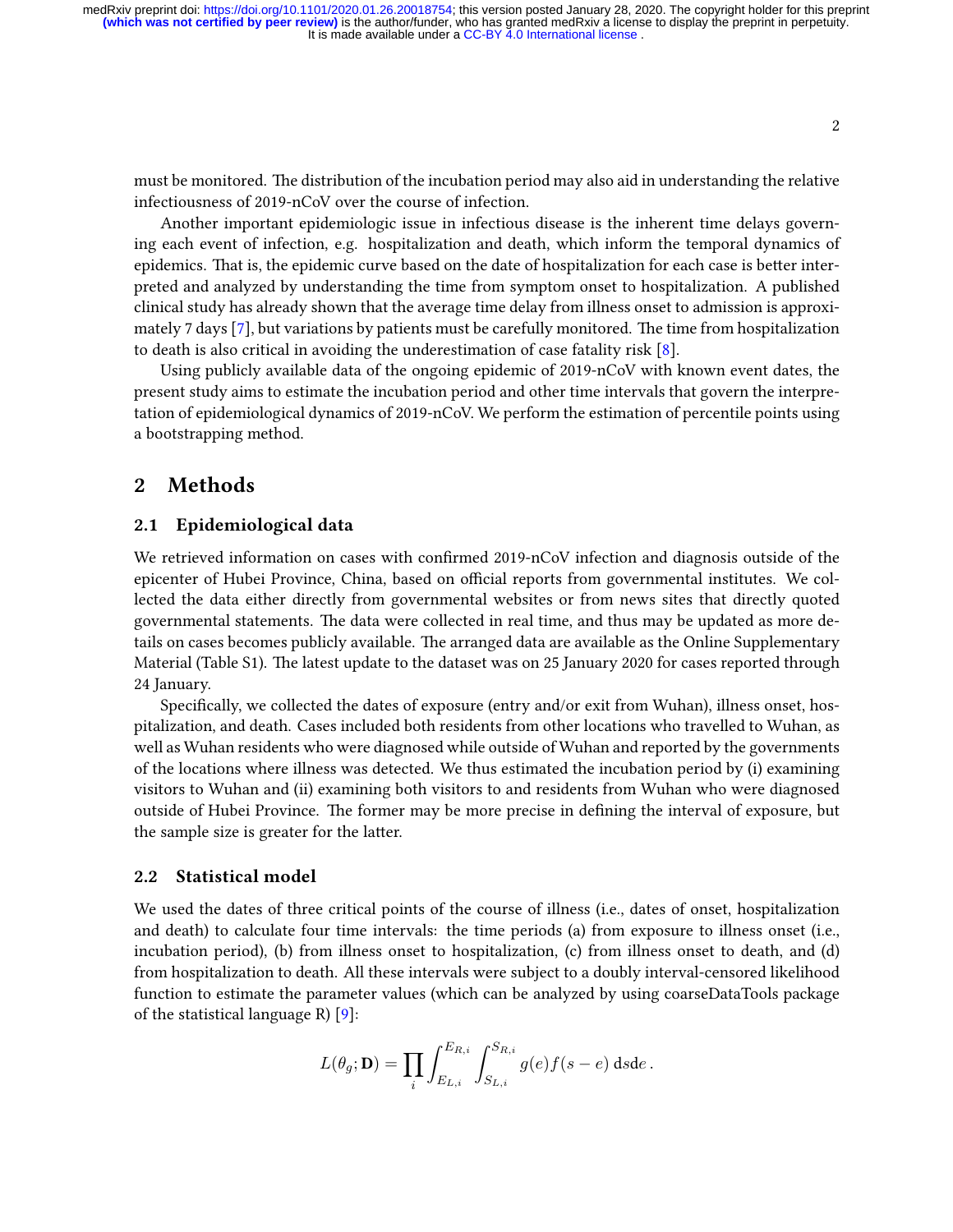It is made available under a CC-BY 4.0 International license. **(which was not certified by peer review)** is the author/funder, who has granted medRxiv a license to display the preprint in perpetuity. medRxiv preprint doi: [https://doi.org/10.1101/2020.01.26.20018754;](https://doi.org/10.1101/2020.01.26.20018754) this version posted January 28, 2020. The copyright holder for this preprint

Here, for example in the case of (a),  $g(.)$  is the probability density function (p.d.f.) of exposure following a uniform distribution, and  $f(.)$  is the p.d.f. of the incubation period independent of  $g(.)$ . **D** represents a dataset among all observed cases *i*. Exposure and symptom onset obey the upper and lower bounds, (*ER, EL*) and (*SR, SL*), respectively. For instance, if the date of illness onset is for one day, the respective interval is  $(S_R, S_R + 1)$ , where  $S_R$  is the reported date of illness onset.

We performed a bootstrap method, based on case resampling, to compute the 95% confidence intervals (CI). Likewise, we were able to calculate distributions of (b), (c) and (d). We also assume that the probability density function *f*(*.*) follows three different distributions, i.e., lognormal, Weibull and gamma distributions. Akaike Information Criterion (AIC) was used to identify the best fit model for each time interval.

### **3 Results**

Table [1](#page-2-0) shows estimated percentiles and AIC values for each combination of time interval and distribution. For the incubation period estimates, the best fit was found with the Weibull distribution for data both excluding and including Wuhan residents. The median incubation period using the Weibull distribution was estimated at 4.6 days (95% CI: 3.3, 5.7) when excluding Wuhan residents (*n* = 12) and 5.0 days (95% CI: 4.1, 5.8) when including Wuhan residents (*n* = 31). Figure [1](#page-3-0) shows the cumulative distribution function of the incubation period, and the 5th and 95th percentiles are shown in addition to the median. The 95th percentiles were estimated at 7.3 days (95% CI: 5.6, 8.4) days for non-Wuhan residents and at 7.6 days (95% CI: 6.0, 8.8) when including Wuhan residents.

<span id="page-2-0"></span>

|              |        | <b>Incubation period</b><br>excluding WR<br>(days) | <b>Incubation period</b><br>including WR<br>(davs) | Onset to<br>hospitalization<br>(days) | Onset to<br>death (days) | Hospitalization to<br>death (days) |
|--------------|--------|----------------------------------------------------|----------------------------------------------------|---------------------------------------|--------------------------|------------------------------------|
| Distribution | Value  | 12 cases                                           | 31 cases                                           | 43 cases                              | 33 cases                 | 34 cases                           |
| Lognormal    | $5\%$  | $2.0(1.0-4.8)$                                     | $2.3(1.4-4.5)$                                     | $0.26(0.1-0.7)$                       | $6.7(5.4 - 8.4)$         | $2.2(1.3-3.6)$                     |
|              | Median | $4.2(2.9-5.7)$                                     | $4.7(3.7-5.7)$                                     | $2.3(1.4-3.6)$                        | $13.8(11.8 - 16.0)$      | $7.4(5.7-9.5)$                     |
|              | 95%    | $8.8(5.8-10.9)$                                    | $9.6(6.4-13.5)$                                    | $20.6(13.5-30.3)$                     | $28.7(21.5-36.5)$        | 24.4 (17.6-31.9)                   |
|              | 99%    | $11.9(5.9-16.9)$                                   | $13.0(7.1 - 20.7)$                                 | $50.9(28.1 - 93.0)$                   | $38.8(27.1 - 52.9)$      | $40.1(26.4 - 58.2)$                |
|              | AIC    | 41.1                                               | 53.2                                               | 244.1                                 | 225.5                    | 224.4                              |
| Weibull      | 5%     | $2.0(0.9-4.6)$                                     | $2.4(1.3-4.6)$                                     | $0.1(0.0-0.5)$                        | $4.4(3.4 - 6.7)$         | $1.7(1.0-3.1)$                     |
|              | Median | $4.6(3.3-5.8)$                                     | $5.0(4.0-5.8)$                                     | $2.7(1.7-4.2)$                        | $14.6(12.5-17.1)$        | $8.3(6.4-10.5)$                    |
|              | 95%    | $7.3(5.6-8.4)$                                     | $7.6(6.0-8.8)$                                     | $14.8(10.1 - 20.4)$                   | 28.9 (21.0-34.9)         | 20.0 (15.7-23.5)                   |
|              | 99%    | $8.4(5.7-10.3)$                                    | $8.6(6.3-10.5)$                                    | 24.3 (15.2-37.1)                      | 35.2 (24.2-43.7)         | 25.9 (19.8–31.5)                   |
|              | AIC    | 37.5                                               | 48.7                                               | 237.1                                 | 244.1                    | 220.1                              |
| Gamma        | 5%     | $2.0(0.9-5.3)$                                     | $2.3(1.3-4.6)$                                     | $0.1(0.0-0.4)$                        | $6.1(4.8-7.9)$           | $1.9(1.1-3.5)$                     |
|              | Median | $4.4(3.1-5.6)$                                     | $4.8(3.8-5.7)$                                     | $2.7(1.6-4.1)$                        | $14.3(12.2 - 16.7)$      | $7.9(6.2 - 10.0)$                  |
|              | 95%    | $8.2(5.6-9.5)$                                     | $8.7(6.4 - 10.8)$                                  | 14.8 (10.6–19.2)                      | 28.0 (21.7-34.7)         | 20.9 (16.3-25.4)                   |
|              | 99%    | $10.2(5.8-12.8)$                                   | $10.9(7.0-14.3)$                                   | $23.9(16.4-32.0)$                     | xw                       | 28.8 (21.8-35.7)                   |
|              | AIC    | 39.5                                               | 51.3                                               | 236.4                                 | 227.9                    | 220.7                              |

**Table 1.** Bootstrap estimates from 1000 iterations. All cases were diagnosed with laboratory-positive 2019-nCoV outside of Hubei Province. WR: Wuhan residents. AIC =  $-2 \cdot L(\theta_*; \mathbf{D}) + 2 \cdot 6$  (all estimates had 6 parameters). Ranges for onset, hospitalization, and death calculated as left = reported date; right = reported date  $+1$  day. Shaded cells indicate the model with the minimal AIC value.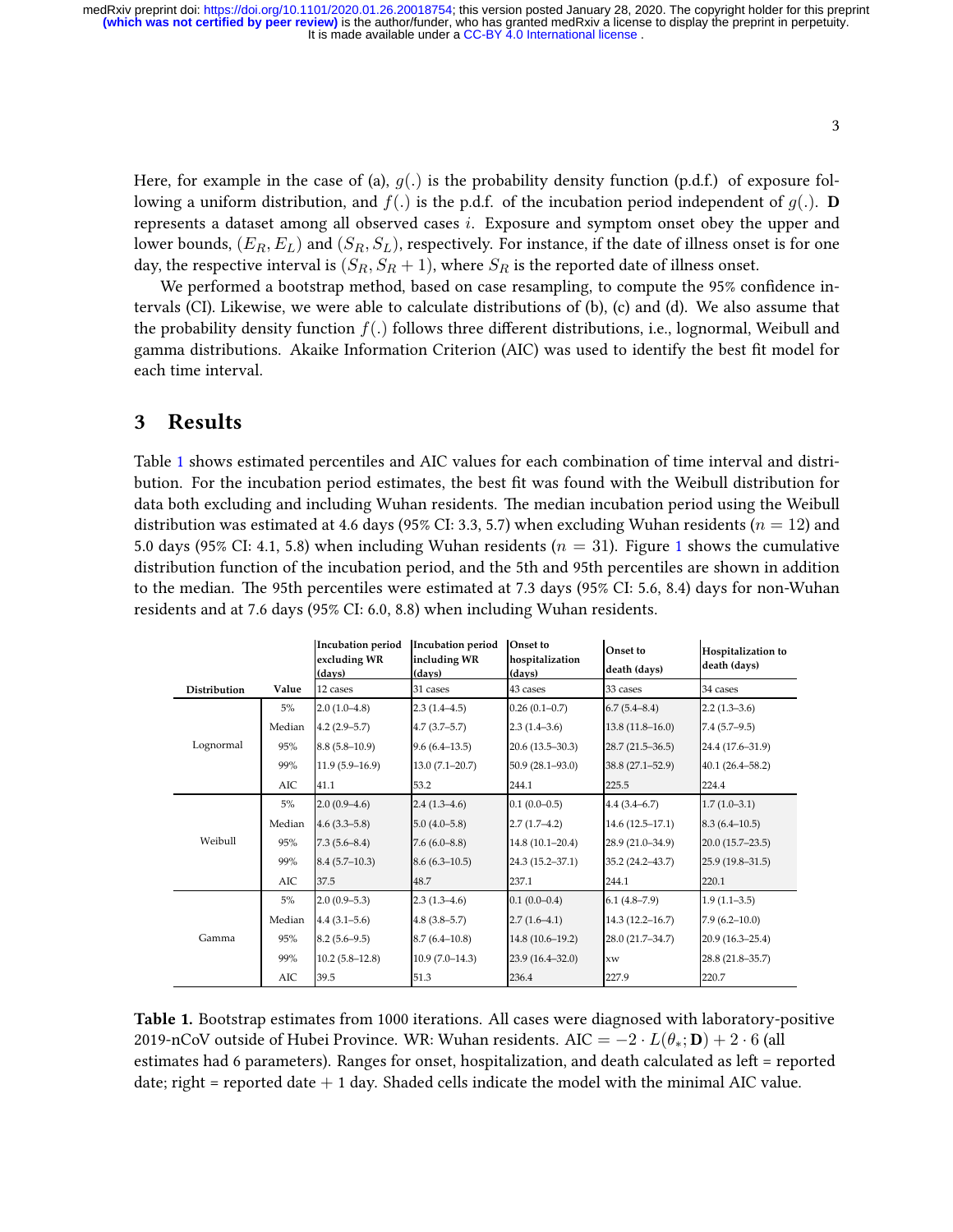It is made available under a CC-BY 4.0 International license. **(which was not certified by peer review)** is the author/funder, who has granted medRxiv a license to display the preprint in perpetuity. medRxiv preprint doi: [https://doi.org/10.1101/2020.01.26.20018754;](https://doi.org/10.1101/2020.01.26.20018754) this version posted January 28, 2020. The copyright holder for this preprint

The median time from illness onset to hospitalization was estimated at 2.7 days (95% CI: 1.7, 4.2) using the gamma distribution, which yielded the lowest AIC value (Table [1\)](#page-2-0). Figure [2](#page-3-1)A shows the corresponding p.d.f. Time from symptom onset and hospitalization to death were also computed (Table [1](#page-2-0) and Figure [2B](#page-3-1)C). The best-fit models for each interval were the lognormal and Weibull distributions, respectively. The median time from onset to death was 13.8 days (95% CI: 11.8, 16.0) and the median time from hospitalization to death was 8.3 days (95% CI: 6.4, 10.5).

<span id="page-3-0"></span>

**Figure 1.** Estimated cumulative distribution for the incubation period of 2019-nCoV from outbreak cases reported in January 2020. Data are from public case reports published by governments outside of Hubei Province, China. Left: excludes Wuhan (Hubei Province) residents from the estimates. Right: includes Wuhan residents in the estimates.

<span id="page-3-1"></span>

**Figure 2.** Probability distributions of time from onset or hospitalization to hospitalization or death for 2019-nCoV outbreak cases reported through 24 January 2020. (**A**) Probability density of the time from illness onset to hospitalization in days set to the best-fit gamma distribution. (**B**) Probability density of the time from illness onset to death in days set to the best-fit lognormal distribution. (**C**) Probability density of the time from hospitalization to death in days set to the best-fit Weibull distribution.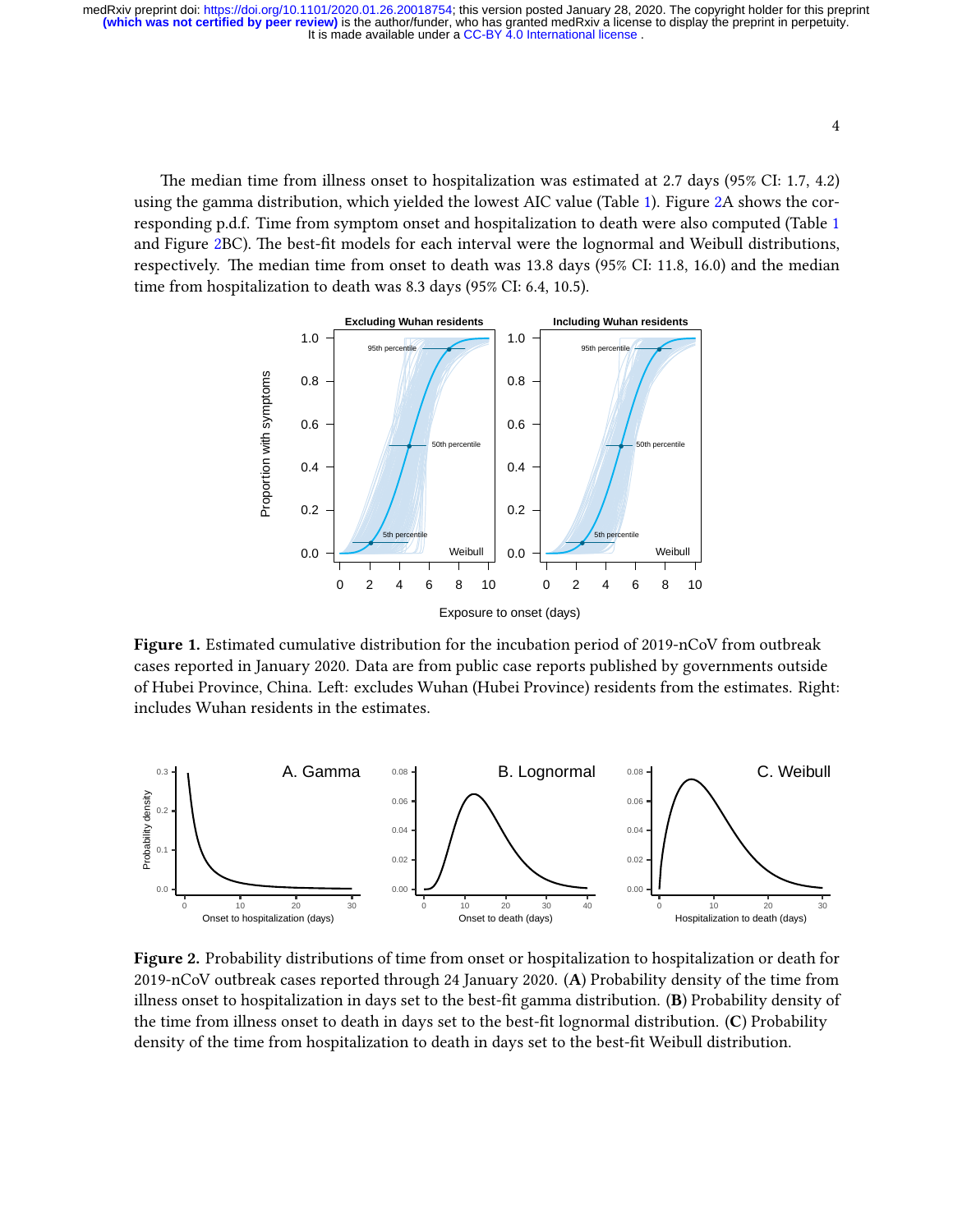### **4 Discussion**

Our results show that 95% of incubation periods fall within the range of 2 to 9 days, and the median incubation period was 4–5 days when the Weibull distribution was used as the best-fit model. The median time from illness onset to hospitalization was approximately 3 days. The median time from illness onset to death was 13.8 days, the delay of which is key to appropriate estimation of the case fatality risk for 2019-nCoV [\[10\]](#page-5-8).

The present study advances the public discussion on 2019-nCoV infections as both the incubation period and the time from illness onset to death were explicitly estimated using publicly available data. Our estimated median incubation period of 2019-nCoV is comparable to known median values of the incubation period for severe acute respiratory syndrome (SARS)—estimated at 4.0–6.4 days[[8](#page-5-6), [11](#page-5-9), [12](#page-6-0)]. In addition to empirically showing the comparability to SARS, the present study has also shown that the 95th percentile of the incubation period is around 7–8 days, indicating that a nine-day quarantine period could mostly ensure the absence of disease among exposed healthy individuals.

The time from illness onset to death is also comparable to SARS[[8\]](#page-5-6), and the 13.8-day median delay that we calculated indicates that the crude estimation of the ratio of the cumulative number of deaths to that of cases tends to result in underestimation of the case fatality risk, especially during the early stage of the epidemic. During the SARS epidemic in Hong Kong, 2003, the time from illness onset to hospitalization was shown to have shortened as a function of calendar time, reflecting that contact tracing practice had worked out gradually. Moreover, the study on pandemic influenza H1N1-2009 has demonstrated a negative association between the time from illness onset to hospitalization and the basic reproduction number, i.e., the average number of secondary cases generated by a single primary case in a fully susceptible population [\[13](#page-6-1)]. While our estimate was approximately 3 days, consistent with high mortality at hospital settings, this may be thus shortened in the future course of the epidemic.

Several limitations of the present study exist. First, the dataset relies on published information, and the defined event date (e.g. the date of illness onset) depends on the decision-making of each governmental authority. Given the novelty of the illness, it is possible that symptom onset and other event data may have been dealt with differently between jurisdictions (e.g., was onset the date of fever or date of dyspnea?). Second, the sample size was limited, and the variance was likely to be biased. Third, we were not able to examine heterogeneity of estimates by different attributes of cases (e.g. age and risk groups).

While several future tasks remain, we believe that the present study has been successful in clarifying the epidemiological characteristics of novel coronavirus infection. The length of quarantine should be at least nine days, and the time delay from illness onset to death of fourteen days must be addressed when estimating the case fatality risk.

**Supplementary material:** Table S1 Event dates for cases included in the analysis.

**Author Contributions:** N.M.L., T.K., A.R.A., and H.N. conceived the study and participated in the study design. All authors assisted in collecting the data. N.M.L., T.K. and H.N. analyzed the data and T.K., H.N., N.M.L. and Y.Y. drafted the manuscript. All authors edited the manuscript and approved the final version.

**Conflicts of Interest:** The authors declare no conflicts of interest.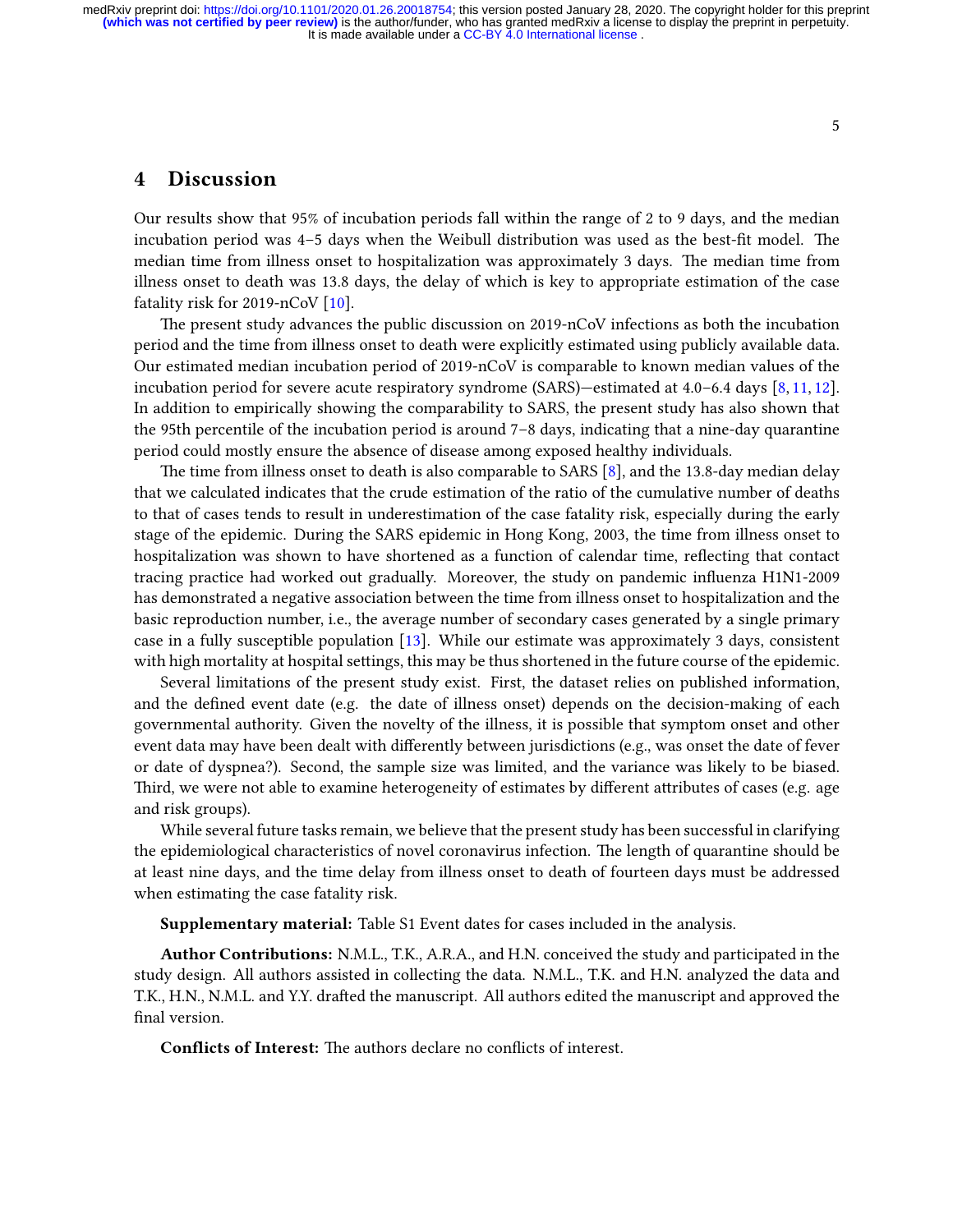It is made available under a CC-BY 4.0 International license. **(which was not certified by peer review)** is the author/funder, who has granted medRxiv a license to display the preprint in perpetuity. medRxiv preprint doi: [https://doi.org/10.1101/2020.01.26.20018754;](https://doi.org/10.1101/2020.01.26.20018754) this version posted January 28, 2020. The copyright holder for this preprint

# <span id="page-5-0"></span>**References**

- 1. Peng, W., Xinxin H., Eric, H.Y., Jessica, W.Y., Kathy, L., Joseph, W.T., Benjamin C., Gabriel, L. Real-time tentative assessment of the epidemiological characteristics of novel coronavirus infections in Wuhan, China, as at 22 January 2020. Euro Surveillance 2020, 25(3), pii=2000044 [\(doi:10.2807/1560-7917.ES.2020.25.3.2000044\)](http://dx.doi.org/10.2807/1560-7917.ES.2020.25.3.2000044).
- <span id="page-5-1"></span>2. Center for Disease Control and Prevention. 2019 Novel Coronavirus, Wuhan, China. Available online:([reference link](https://www.cdc.gov/coronavirus/2019-ncov/about/transmission.html)) (accessed on 24 January 2020).
- <span id="page-5-2"></span>3. European Centre for Disease Prevention and Control data. Geographical distribution of 2019 nCov cases. Available online: [\(reference link\)](https://www.ecdc.europa.eu/en/geographical-distribution-2019-ncov-cases) (accessed on 24 January 2020).
- 4. Nishiura, H., Lee, H.W., Cho, S.H., Lee, W.G., In, T.S., Moon, S.U., Chung, G.T., Kim, T.S. Estimates of short- and long-term incubation periods of Plasmodium vivax malaria in the Republic of Korea. Trans R Soc Trop Med Hyg. 2007 Apr;101(4):338-43([doi:10.1016/j.trstmh.2006.11.002](http://dx.doi.org/10.1016/j.trstmh.2006.11.002)).
- <span id="page-5-3"></span>5. Lessler, J., Reich, N.G., Cummings, D.A. New York City Department of Health and Mental Hygiene Swine Influenza Investigation Team, Nair HP, Jordan HT, Thompson N. Outbreak of 2009 pandemic influenza A (H1N1) at a New York City school. N Engl J Med. 2009, 361(27), 2628-36. [\(doi:10.1056/NEJMoa0906089\)](http://dx.doi.org/10.1056/NEJMoa0906089).
- <span id="page-5-4"></span>6. Nishiura, H. Determination of the appropriate quarantine period following smallpox exposure: an objective approach using the incubation period distribution. Int J Hyg Environ Health. 2009, 212(1), 97-104. [\(doi:10.1016/j.ijheh.2007.10.003](http://dx.doi.org/10.1016/j.ijheh.2007.10.003)).
- <span id="page-5-5"></span>7. Huang, C., Wang, Y., Li, X., Ren, L., Zhao, J., Hu, Y., Zhang, L., Fan, G., Xu, J., Gu, X., Cheng, Z., Yu, T., Xia, J., Wei, Y., Wu, W., Xie, X; Yin, W., Li, H., Liu, M., Xiao, Y., Gao, H., Guo, L., Xie. J; Wang, G., Jiang, R., Gao, Z., Jin, Q., Wang, J., Cao, B. Lancet e. in press,([doi:10.1016/S0140-](http://dx.doi.org/10.1016/S0140-6736(20)30183-5) [6736\(20\)30183-5](http://dx.doi.org/10.1016/S0140-6736(20)30183-5)).
- <span id="page-5-6"></span>8. Donnelly, C.A., Ghani, A.C., Leung, G.M., Hedley, A.J., Fraser, C., Riley, S., Abu-Raddad, L.J., Ho, L.M., Thach, T.Q., Chau, P., Chan, K.P., Lam, T.H., Tse, L.Y., Tsang, T., Liu, S.H., Kong, J.H., Lau, E.M., Ferguson, N.M., Anderson, R.M. Epidemiological determinants of spread of causal agent of severe acute respiratory syndrome in Hong Kong. Lancet. 2003 May 24;361(9371):1761- 6 [\(doi:10.1016/S0140-6736\(03\)13410-1](http://dx.doi.org/10.1016/S0140-6736(03)13410-1)).
- <span id="page-5-7"></span>9. Reich, N.G., Lessler, J., Cummings, D.A.: Brookmeyer, R. Estimating incubation period distributions with coarse data. Statistics in Medicine 2009, 28(22), 2769-84.([doi:10.1002/sim.3659](http://dx.doi.org/10.1002/sim.3659)).
- <span id="page-5-8"></span>10. Ghani AC, Donnelly CA, Cox DR, Griffin JT, Fraser C, Lam TH, Ho LM, Chan WS, Anderson RM, Hedley AJ, Leung GM. Methods for estimating the case fatality ratio for a novel, emerging infectious disease. Am J Epidemiol. 2005,162(5), 479-86 [\(doi:10.1093/aje/kwi230\)](http://dx.doi.org/10.1093/aje/kwi230).
- <span id="page-5-9"></span>11. Cowling, B.J., Park. M., Fang. V.J., Wu, P., Leung, G.M., Wu, J.T. Preliminary epidemiological assessment of MERS-CoV outbreak in South Korea, May to June 2015. Euro Surveillance 2015, 20(25), pii: 21175 [\(doi:10.2807/1560-7917.es2015.20.25.21163\)](http://dx.doi.org/10.2807/1560-7917.es2015.20.25.21163).

6